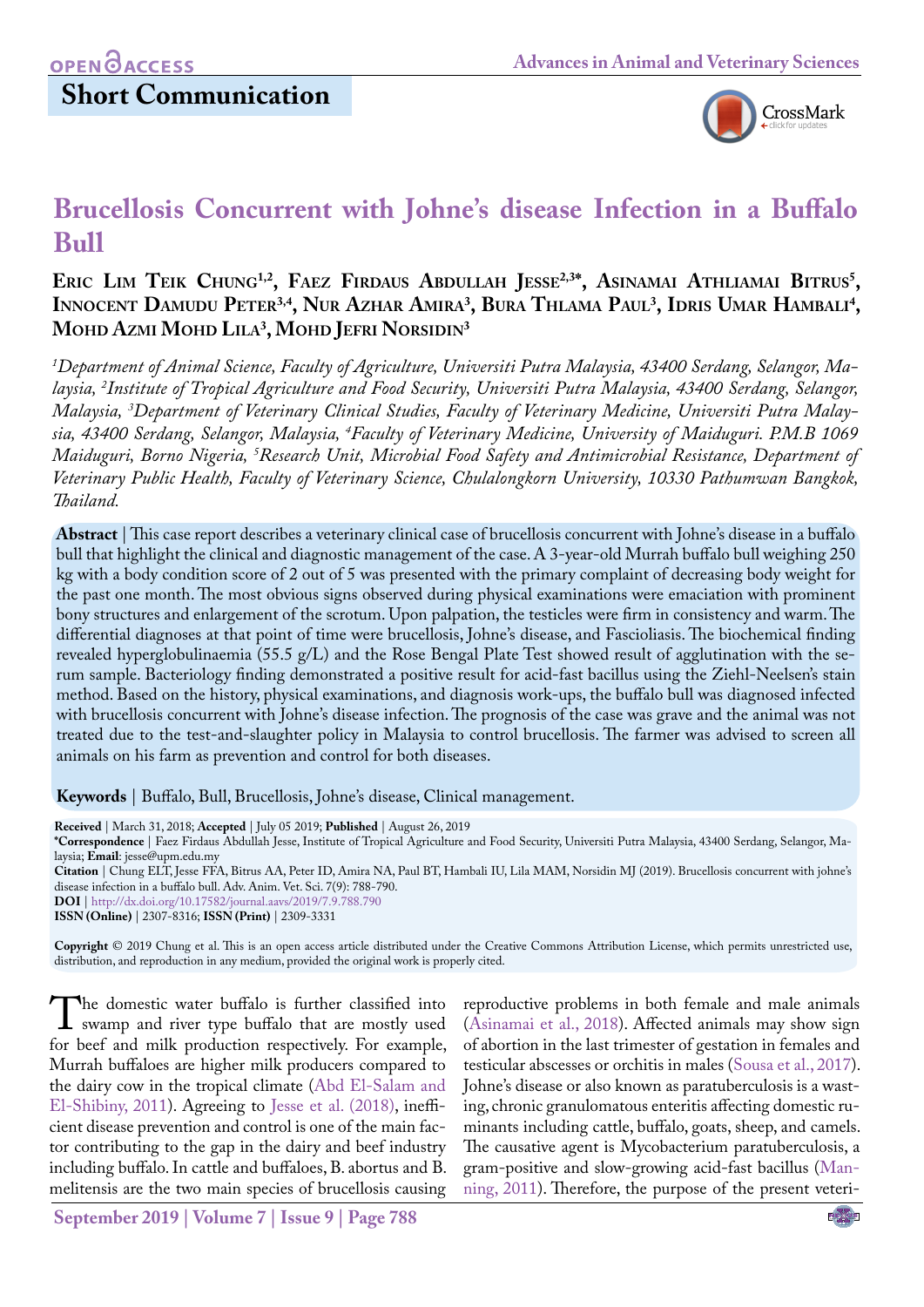### **OPENOACCESS**

nary case report was to describe the clinical and diagnostic management of a Murrah buffalo bull infected with brucellosis and Johne's disease.

A 3-year-old Murrah buffalo bull weighing 250 kg with a body condition score of 2 out of 5 was presented with the primary complaint of decreasing body weight for the past one month. The bull was managed semi-intensively where the vaccination and deworming status were up-todate. Physical examination revealed that the buffalo bull appeared to be bright and alert with good appetite [\(Figure](#page-1-0) [1\)](#page-1-0). Clinical evaluation revealed that the vital parameters were within the normal range and the mucous membrane was pink with a capillary refill time of less than two seconds. The most obvious signs were emaciation with prominent bony structures and enlargement of the scrotum. The testicles were firm in consistency and warm upon palpation. Rectal palpation revealed no corrugation at the large intestine [\(Figure 2](#page-1-1)). The differential diagnoses at that point of time were brucellosis, Johne's disease, and Fascioliasis.

For Diagnosis Work-Ups, blood samples were collected via jugular venipuncture into plain blood tubes for serum biochemistry analysis and Rose Bengal Plate Test (RBPT). The biochemical finding revealed hyperglobulinaemia  $(55.5 \text{ g/L})$  which may be due to chronic inflammatory diseases. Consequently, the Total Protein concentration (88.5 g/L) was higher because of the hyperglobulinaemia. Results for the other blood parameters were insignificant [\(Table 1](#page-1-2)). The RBPT showed agglutination with the serum sample indicating a positive result for brucellosis. The disease was confirmed with the complement fixation test (CFT). In addition, faecal samples were also sampled per rectum for parasitology and bacteriology examinations. There was no significant result from the faecal sedimentation test to rule out liver fluke infestation. However, bacteriology finding demonstrated a positive result for acid-fast bacillus using the Ziehl-Neelsen's stain method. Based on the physical examination, serum biochemistry analysis, RBPT, parasitology, and bacteriology test, the buffalo bull was diagnosed to have brucellosis concurrent with Johne's disease infection. No treatment was given due to the grave prognosis and the animal was culled according to the testand-slaughter policy practiced in Malaysia to control brucellosis. The farmer was advised to report to the authority for the screening of all animals on his farm as prevention and control for both diseases. The case was reported to the Department of Veterinary Services, Malaysia as the disease diagnosed is a reportable disease to the authority for further screening and prevention strategy to be implemented in the affected farm.

#### **Advances in Animal and Veterinary Sciences**



**Figure 1**: The buffalo bull appeared to be bright and alert. Blood sample was collected via jugular venipuncture.

<span id="page-1-0"></span>

**Figure 2:** Rectal palpation was conducted to detect corrugation of the large intestine. Faecal sample was collected per rectum.

<span id="page-1-2"></span><span id="page-1-1"></span>**Table 1:** Serum biochemistry results of the emaciated buffalo bull.

| Parameters                     | Result | Reference range |
|--------------------------------|--------|-----------------|
| Bilirubin, Total (µmol/L)      | 6.4    | $1.7 - 27.2$    |
| Bilirubin, Conjugated (µmol/L) | 0.3    | ~10.2           |
| Total Protein (g/L)            | 88.5   | $55 - 75$       |
| Albumin $(g/L)$                | 33.0   | $24 - 40$       |
| Globulin $(g/L)$               | 55.5   | $27 - 45$       |
| $A:G$ (Unit)                   | 0.6    | $0.8 - 1.2$     |
|                                |        |                 |